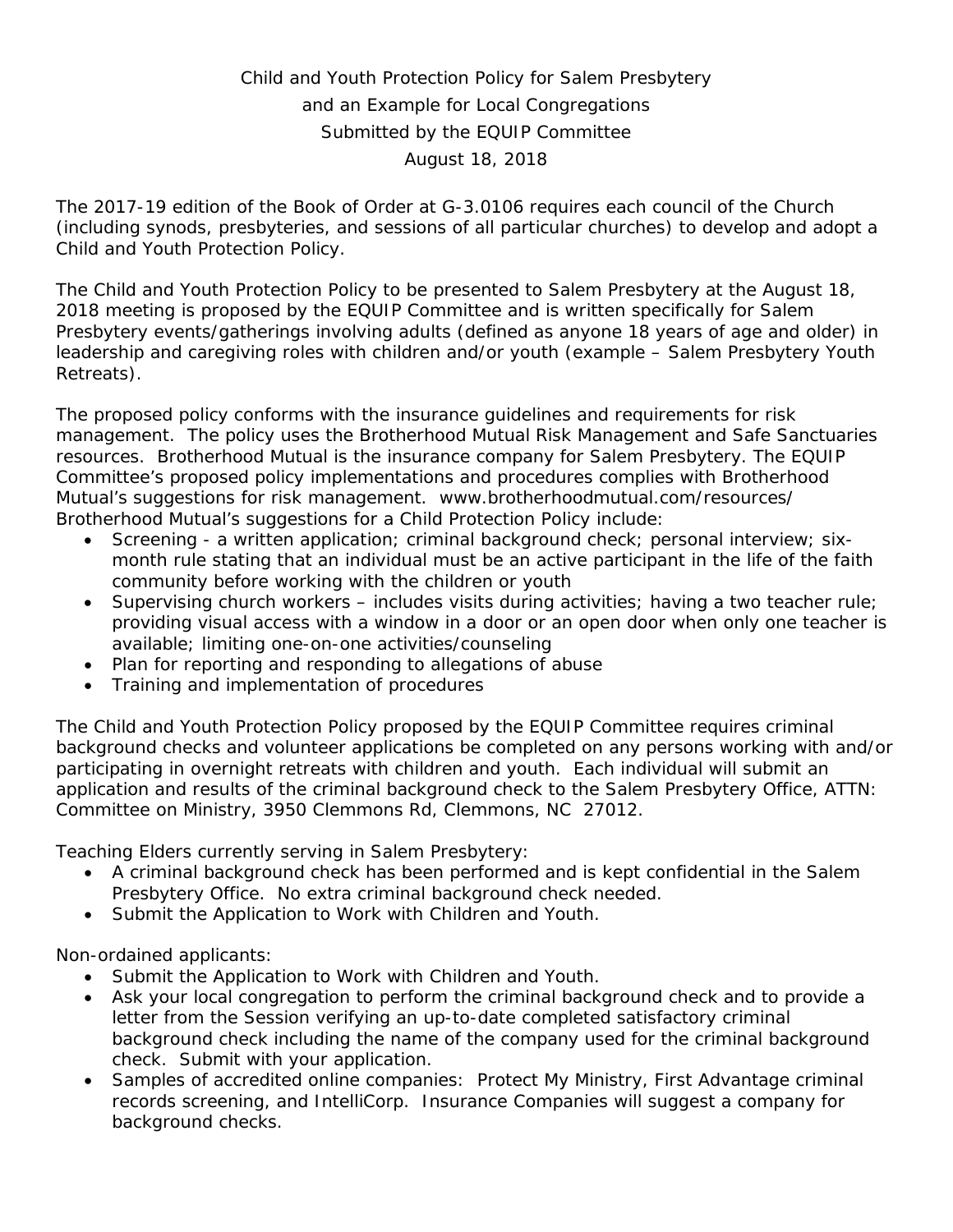• Salem Presbytery will not perform criminal background checks on non-ordained applicants.

Background checks and letters from Session submitted to Salem Presbytery will be kept in a locked confidential file in the office for five years. After five years, if the same persons are serving in ministry with children and youth, they must submit an updated background check.

This letter includes the volunteer application adapted from suggestions by Brotherhood Mutual. The application can be altered to fit individual congregations. According to the Brotherhood Mutual information, legal counsel should review the written application with permission for background check before use. The written application and permission for background check was reviewed by Steve Pharr, attorney and Teaching Elder in the P.C. (U.S.A.) on April 18, 2018. We are excited to put this policy into place as soon as possible to show our faith community and our local community how much we care about the safety of our children and youth.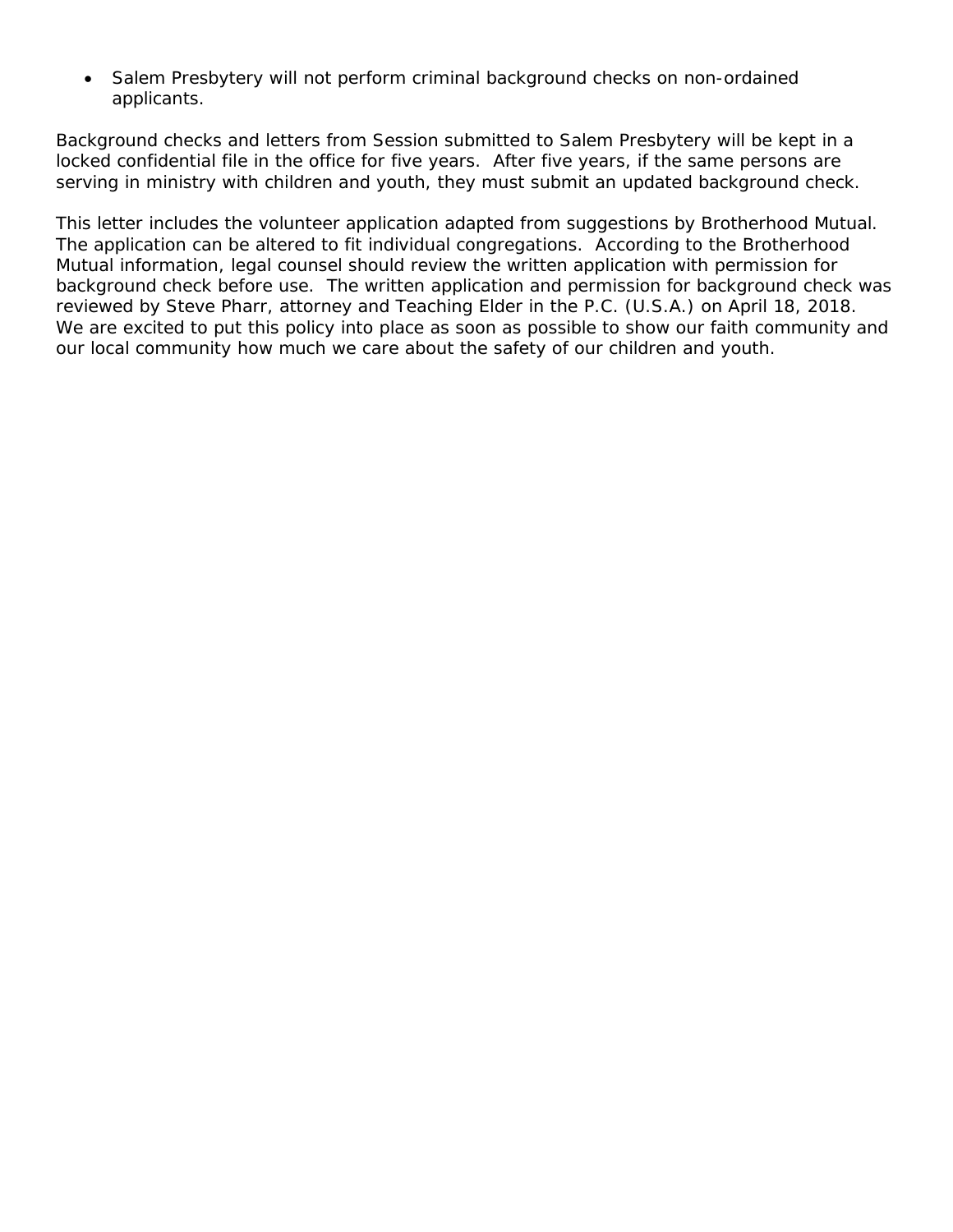#### **SALEM PRESBYTERY of NORTH CAROLINA APPLICATION FOR WORK WITH CHILDREN AND YOUTH**

**This application is a confidential, mandatory part of a process to help the church provide a safe, nurturing, Christian environment for our children and youth. Persons responsible for the supervision or care of our children and youth are in special positions of trust and confidence. All persons who work with children and youth must complete this application.**

#### **Personal Information**

(Please attach a photographic identification, e.g., copy of driver's license)

| Date of Birth ___________________ |                          |  |
|-----------------------------------|--------------------------|--|
|                                   |                          |  |
|                                   |                          |  |
| Are you 18 years or older?        | Yes ________ No ________ |  |

For appropriate screening and to ensure the safety of our children, please answer the following question.

• Have you ever been arrested for any reason?  $Yes$  Yes No • Have you ever been convicted of a crime that would endanger the safety of or prohibit you from working with children and youth? The Mesiles of No Yes Mo

#### **Work Experience with Children and/or Youth**

Name and Address of the church of which you are a member

Names and addresses of churches you have attended on a regular basis for the past five years 1.

2.

3.

List churches and organizations in which you worked with children or youth over the past five years, giving church/organization name, address, dates and contact person on staff.

1.

2.

3.

4.